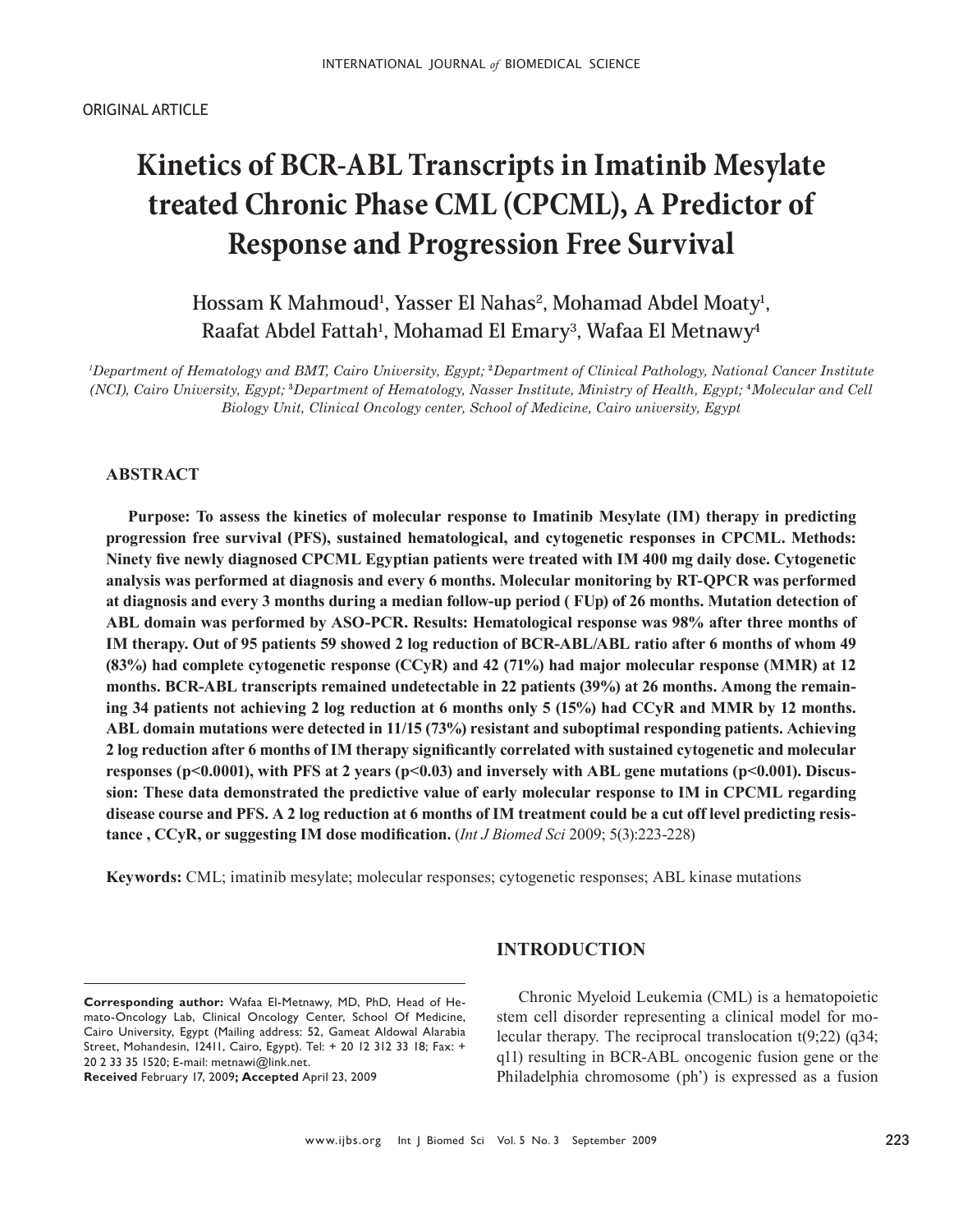protein with deregulated tyrosine kinase activity that has been recognized to play a key role in the pathogenesis of the disease (1). The only proven curative therapy for CML is allogeneic stem cell transplantation (allo-SCT), however; this approach is available for only less than 40% of patients who have an HLA matched donor (2).

The introduction of imatinib mesylate (IM) in 1998 has revolutionized the management of CML. The drug is a selective tyrosine kinase inhibitor (3) which acts by occupying the ATP-binding site of the ABL tyrosine kinase component and maintains it in an inactive conformation. There is data which has demonstrated a correlation between the degree of cytogenetic and molecular response, with improved outcome (4-7). The availability of detecting, with high sensitivity, the levels of BCR-ABL transcripts in patients' blood during the course of therapy has enabled a better ability to follow up the clinical and hematological course of the disease during therapy and has signifcantly impacted on predicting disease free survival (DFS) and overall survival (OS)in patients under treatment (8). It has been shown that BCR-ABL mRNA level is an independent prognostic marker of PFS when measured either at the time of frst CCyR or when the molecular response exceeds 3 log reductions from baseline (6). Moreover, a rising level of BCR-ABL transcripts during therapy can predict a risk of losing cytogenetic remission (5, 6).

The aim of this study was:

1) To determine the predictive potential of the kinetics of early molecular responses to IM 400 mg therapy in maintaining a sustained CCyR, MMR and prolonged PFS;

2) To assess the value of regular molecular monitoring in the early management of resistance or suboptimal responses .

# **PATIENTS AND METHODS**

Ninety fve CPCML patients were enrolled in this study. They had regular assessment in the Medical Oncology-Hematology Departments of Nasser Institute Ministry of Health and at the National Cancer Institute, Cairo University. They were all treated with 400 mg IM daily, according to an approved protocol by the Institutions Review board. All patients provided informed consent according to declaration of Helsinki.

Patients' evaluation at diagnosis**:** included detailed history and physical examination, complete blood counts (CBC) and blood chemistry for liver and kidney functions. All patients had a bone marrow (BM) evaluation for morphology, conventional cytogenetic analysis for ph' chromosome as well as a pretreatment RT-QPCR for BCR-ABL fusion gene (9). After the start of treatment patients were monitored every 2 weeks for their blood counts during the frst three months and performed a BM analysis after 6 and 12 months of therapy for conventional metaphase analysis and/or FISH analysis whenever necessary. During the second year, patients were examined at least twice for BM metaphases by conventional G banding, performing karyotyping according to standard technique (10). FISH analyses were made by separate hybridizations using fuorescent labled probes for BCR and ABL genes (Vysis, UK). Molecular detection of BCR-ABL transcript level was performed on total RNA extract from peripheral blood. RNA was reverse transcribed and RT-QPCR multiplex assay for both ABL and BCR-ABL was performed to detect both the b2a2 and b3a2 transcripts with total ABL as the normalizing transcript (11, 12). The absolute copy numbers of BCR-ABL target sequence and of the ABL control gene were calculated at the end of reactions using a calibration curve prepared from a set of BCR-ABL and ABL RNA plasmid based standards obtained from Ipsogene, France. Results of relative quantitations were then expressed as BCR-ABL/ABL ratio (%). Assays were performed using Taqman probes, (Applied Biosystems) by real-time PCR (Smart Cycler machine ,Cepheid, USA). The sensitivity of each run was confrmed to be in range of 1:100000. PCR results were rejected when normalizing ABL transcript in any given sample was <10 000 copies.

Detection of point mutations in the ABL Kinase domain was performed by Allele-Specifc Oligonucleotide Polymerase Chain Reaction (ASO-PCR) (12). Extracted Genomic DNA was submitted to ASO-PCR reactions using specifc primers. Both mutated and wild type sequences were amplifed using allele specifc and reverse primers to detect 10 most common mutations Q252H (a & b), Y253H, Y253F, E255K, E255V, P311L, T315I, M351T, E355G and F359V as previously described (13, 14). Amplifed products were visualized using ethidium-bromide agarose gel electrophoresis.

#### **Defnition of responses**

**Complete hematological Response (CHR):** WBC count <10  $\times$  10<sup>9</sup>/L, platelet count <450  $\times$  10<sup>9</sup>/L, no immature cells (blasts, promyelo and myelocytes) in peripheral blood and disappearance of palpable splenomegaly (9).

**Cytogenetic responses (CyR):** Major (MCyR: 0-35% Ph +ve) Complete (CCyR: 0% Ph +ve), Partial (PCyR: 1- 35% Ph +ve) and Minor (36-90% Ph +ve) (15).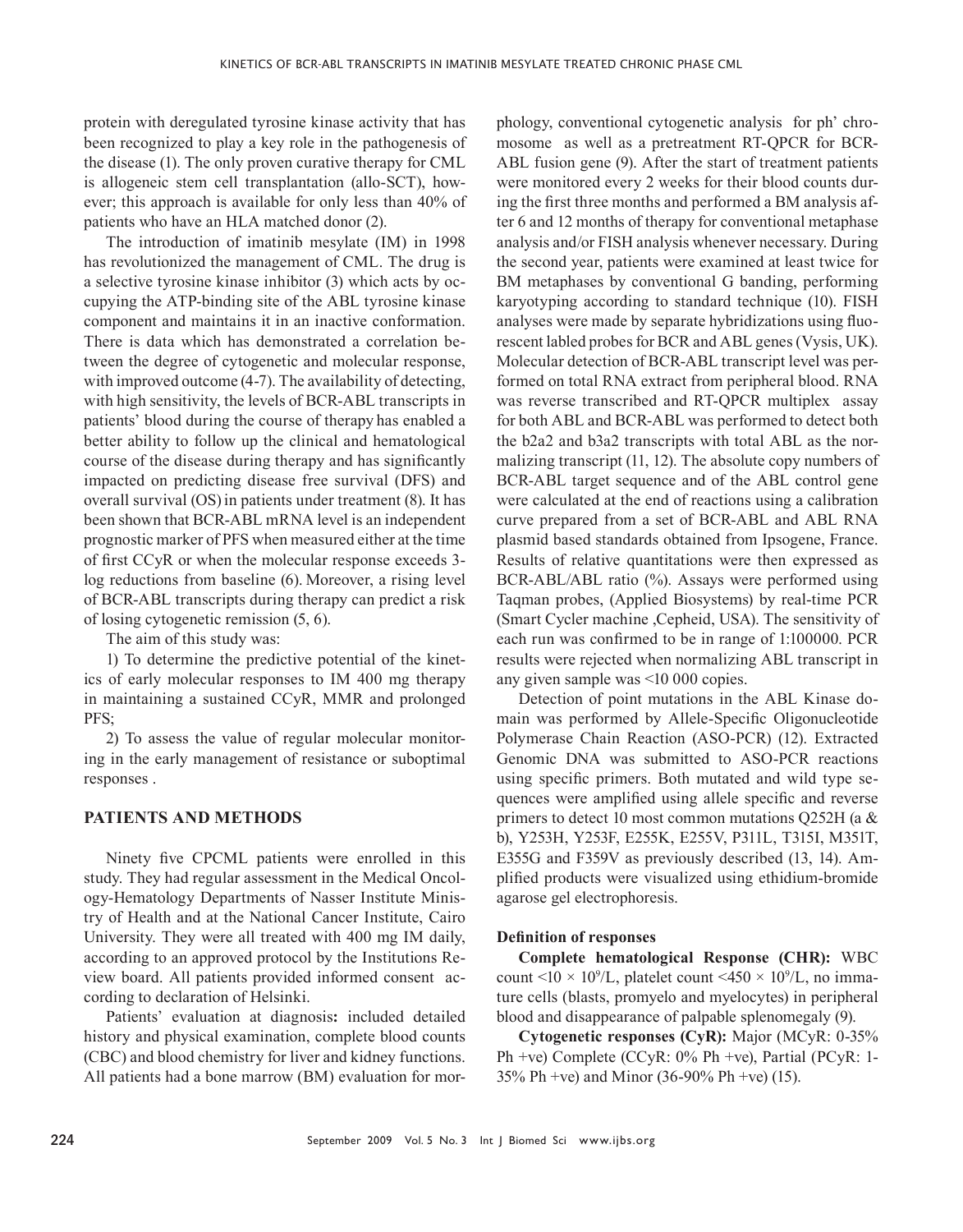**Molecular responses (MR):** Major Molecular response (MMR) was defined as a  $\geq$ 3 log reductions from standardized baseline value established by the laboratory, maximum measurable molecular response >4.5 log reduction from baseline level and complete molecular response or negativity with complete disappearance of the Ph+ve clone (15).

**Optimal Response:** Defned as CCyR and MMR within 12 Month of IM.

**Suboptimal Response:** defned as less than CHR at 3 m, less than partial cytogenetic response (PCyR) at 6 m, less than CCyR at 12 m, less than MMR at 18 m (9).

**Failure/ primary resistance:** was defned as no CHR at 3 month, less than CHR at 6 month, less than PCyR at 12 month, less than CCyR at 18 m and at any time loss of CHR, loss of CCyR or mutation detection (15).

**Disease Progression:** Occurrence of any of the following events after achieving CCyR: death, accelerated phase (AP) or acute blastic crisis (ABC), loss of CHR or  $CCyR(6)$ .

# **Statistical Methods**

Statistical analysis system version 10 was used for data analysis. Mean and standard deviation were estimates of quantitative data. Chi-square/ Fischer exact tests were tests of proportion independence. Non parametric t-test and non-parametric ANOVA compared 2 and more than 2 independent groups. P value was always 2 tailed and significant at  $\leq$ 0.05 levels (16).

# **RESULTS**

Between March 2003 and March 2008, 95 patients with CPCML ,64males (67%) and 31 females (33%) presented to Hematology Departments of the National Cancer Institute, NCI, Cairo University and Nasser Institute, Ministry of health, Egypt. Median age at diagnosis was 40 years [15-60]. Median TLC was  $156.5 \times 10^{9}$ /L [19.2-500], median Hb was 11.3 g/dl [8.4-15.5] and median platelet count was  $313 \times 10^3$ /ul [95-1000]. Starting IM dose was 400 mg, increased to 600 or 800 mg in suboptimal and non responders. Following complete diagnostic work up of CML and initiation of IM therapy all patients have been monitored for molecular response in relation to hematological, cytogenetic responses as well as to other parameters of disease status, for a median duration of 26 months (6-64 months) .Hematological response was achieved within 3 months of IM monotherapy in 93 of 95 patients (98%).

# **Kinetics of Molecular and cytogenetic Responses**

Ninety three patients were evaluable for cytogenetic and molecular responses according to defnition criteria. The median pretreatment BCR-ABL/ABL ratio before IM was 2.5 [0.2-20]. Table 1 demonstrates the correlation between a 2 log reduction of BCR-ABL transcripts at 6 month of IM treatment and molecular and cytogenetic responses. Fifty nine patients showed a 2 log reduction of BCR-ABL/ABL ratio after 6 months of IM treatment, of whom only 24 patients (26%) had shown CCyR. At 12 months 49 patients (83%) achieved CCyR and 42 patients (71%) achieved MMR. Among the remaining 34 patients who failed to achieve 2 log reduction at 6 months only 5 patients (15%) had CCyR and MMR by 12 months. The differences in cytogenetic and molecular responses in relation to 2 log reduction of BCR-ABL transcripts at 6 months were statistically significant (p<0.0001). Patients who failed to achieve 2 log reductions at 6 months (34/93 patients, 36%) were either suboptimal responders (18/93 patients, 19%) or showed primary resistance (16/93 patients, 17%). By increasing IM dose to 600 mg to these patients, 4 more patients attained a CCyR and MMR at 18 months, table 1. Another fve suboptimal responders demonstrated a rise of their BCR-ABL transcripts whereas other fve patients were shifted to second generation tyrosine kinase Inhibitors (TKI). Accordingly, MMR was achieved by 6 patients (7%) at 6 months, by 47 patients  $(50\%)$  at 12 month and by 61  $(65\%)$  patients at 18 months. Table 2 demonstrates a signifcant correlation between the 2 log reduction value at 6 months and response category,

T**able 1.** Correlation between early reduction of BCR-ABL transcripts and cytogenetic and molecular responses

| 2 log reduction at 6 Months |          | CCyR at 6 Months CCyR at 12 Months | <b>MMR</b> at 12 Months | MMR & CCyR at 18 Months |
|-----------------------------|----------|------------------------------------|-------------------------|-------------------------|
| Total 93 patients           |          |                                    |                         |                         |
| Yes (no: 59)                | 24(26%)  | 49 (83%)                           | 42 $(71%)$              | 52 (88%)                |
| No $(no: 34)$               | $0(0\%)$ | 5(15%)                             | 5(15%)                  | 9(26%)                  |
| $\boldsymbol{p}$            |          | 0.0001                             | 0.0001                  | 0.0001                  |
|                             |          |                                    |                         |                         |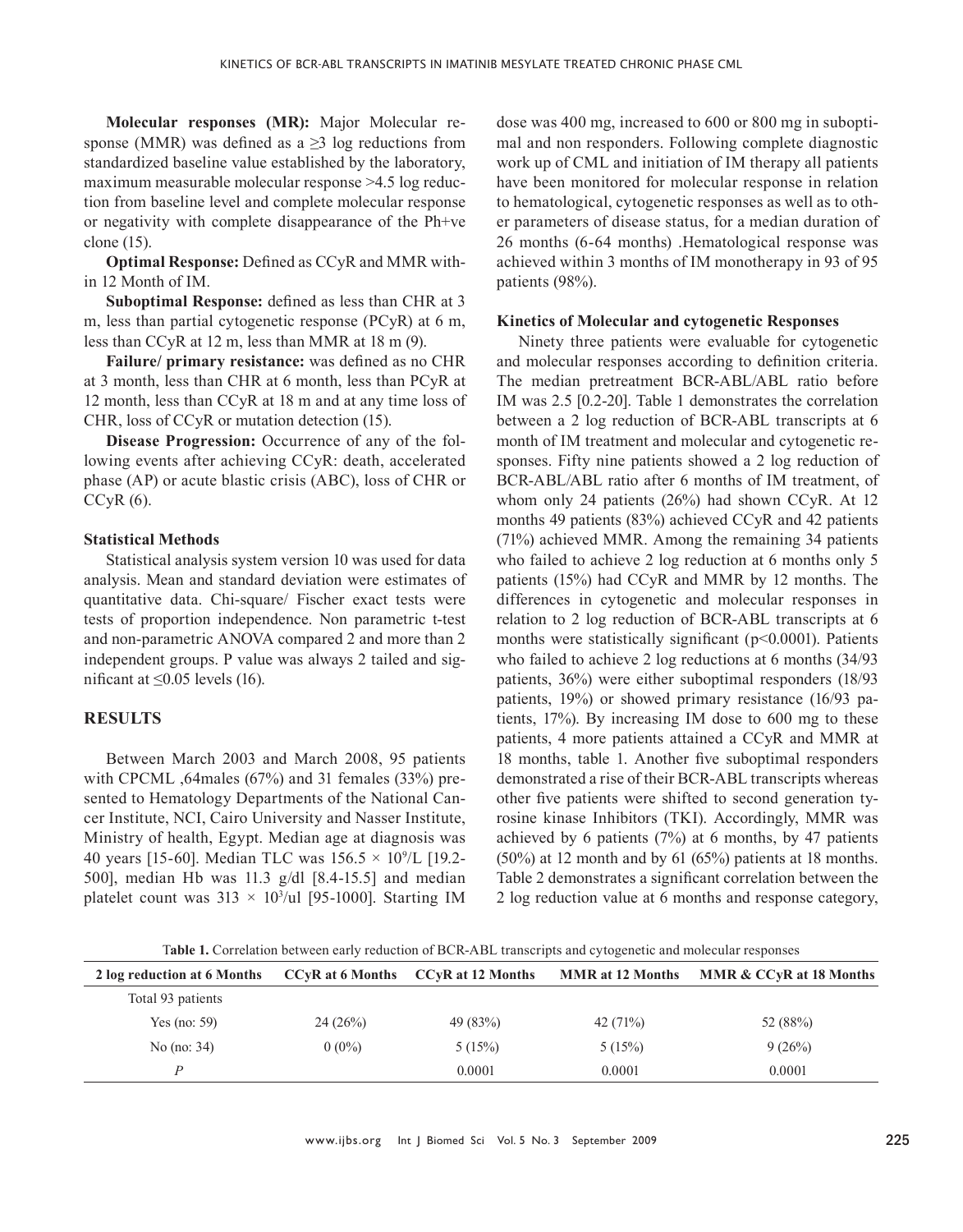as 97% of responders had 2 log reduction of BCR-ABL transcripts versus only 11% and 0% for the suboptimal and non responders, (p<0.0001). Median time to achieve MMR was 12 months (range 6-18 month) in optimal responding patients to IM. Median time to achieve CCyR varied from 9 months [6-24] in patients who entered MMR by 6 and 12 months, to 12 months [9-36] in patients who achieved MMR by 18 months ( $p<0.001$ ). Molecular negativity was recorded in 22 patients (24%) of the whole studied group (93 patients) upon two consecutive testings and till time of preparing the manuscript. Primary resistance was observed in 16/93 (17%) patients who did not demonstrate a decrease in their BCR-ABL transcripts or cytogenetic response since the start of treatment.

Progression free survival (PFS) was signifcantly associated with early molecular response, as was seen in the 97% of patients achieving  $\geq$  2 log reduction of their BCR-ABL transcripts after 6 months of IM therapy versus 86% in suboptimal responding patients ( $p<0.03$ , 95 CI, HR 7.4) (Fig. 1). Four patients (4/95, 4%) died while on treatment. The estimated OS was 98% at 1st year and 95% till  $6<sup>th</sup>$  year of FUp (Fig. 2).

Screening for ABL kinase domain mutation was performed in 15 patients (10 suboptimal responders and 5 primary resistance). All failed to achieve 2 log reductions at 6 months of IM therapy, table 3. Mutations were detected in 11/15 (73%) of patients. Mutations in the p loop (amino acids 250-255) were found in 4/15 (27%) patients and 3 of them died. M351T was positive in 4/15 (27%) patients (one primary resistance and three suboptimal responses) and were all shifted to second generation TKI.. F359V was positive in 2/15 (13%) patients with suboptimal response. Three patients (20%) were positive for Q252H, 2 primary resistant progressed to ABC and cytogenetic clonal evolution with acquisition of a new Philadelphia chromosome and the third patient acquired additional Inv 3 (q21-q26). One suboptimal responder was shifted to a second generation TKI. Y253F was found in one patient (7%) and T315I was positive in another patient (7%) and both died after progression to ABC No ABL mutation was detected among any of 30 tested IM responding patients ( $p<0.001$ ).

#### **DISCUSSION**

Imatinib mesylate is, at present, the standard therapy for CML, and this therapy results in rapid hematological and cytogenetic responses in the majority of patients. The International Randomized Study of Interferon versus STI571 (IRIS) study demonstrated the efficacy of this

| <b>Table 2.</b> Association between patients' categories and |  |  |
|--------------------------------------------------------------|--|--|
| achievement of 2 log reductions at 6 months                  |  |  |

| Two log reductios at 6 months |           |
|-------------------------------|-----------|
| No                            | Yes       |
| 2(3%)                         | 57 (97%)  |
| $16(89\%)$                    | $2(11\%)$ |
| $16(100\%)$                   | $0(0\%)$  |
|                               |           |

**Table 3***.* Correlation between mutation rate and 2 log reduction value of BCR-ABL transcripts at 6 months

| 2 log reduction at 6 months | <b>Mutation rate</b> |
|-----------------------------|----------------------|
| No (15 patients)            | 11/15(73%)           |
| Yes (30 patients)           | $0/30(0\%)$          |

*p*<0.001.



**Figure 1.** Two log reductions in Bcr-Abl/ Abl mRNA ratio at 6 months predicts better PFS at 24 months of IM therapy.



**Figure 2.** Overall survival of the 95 patients in the study group.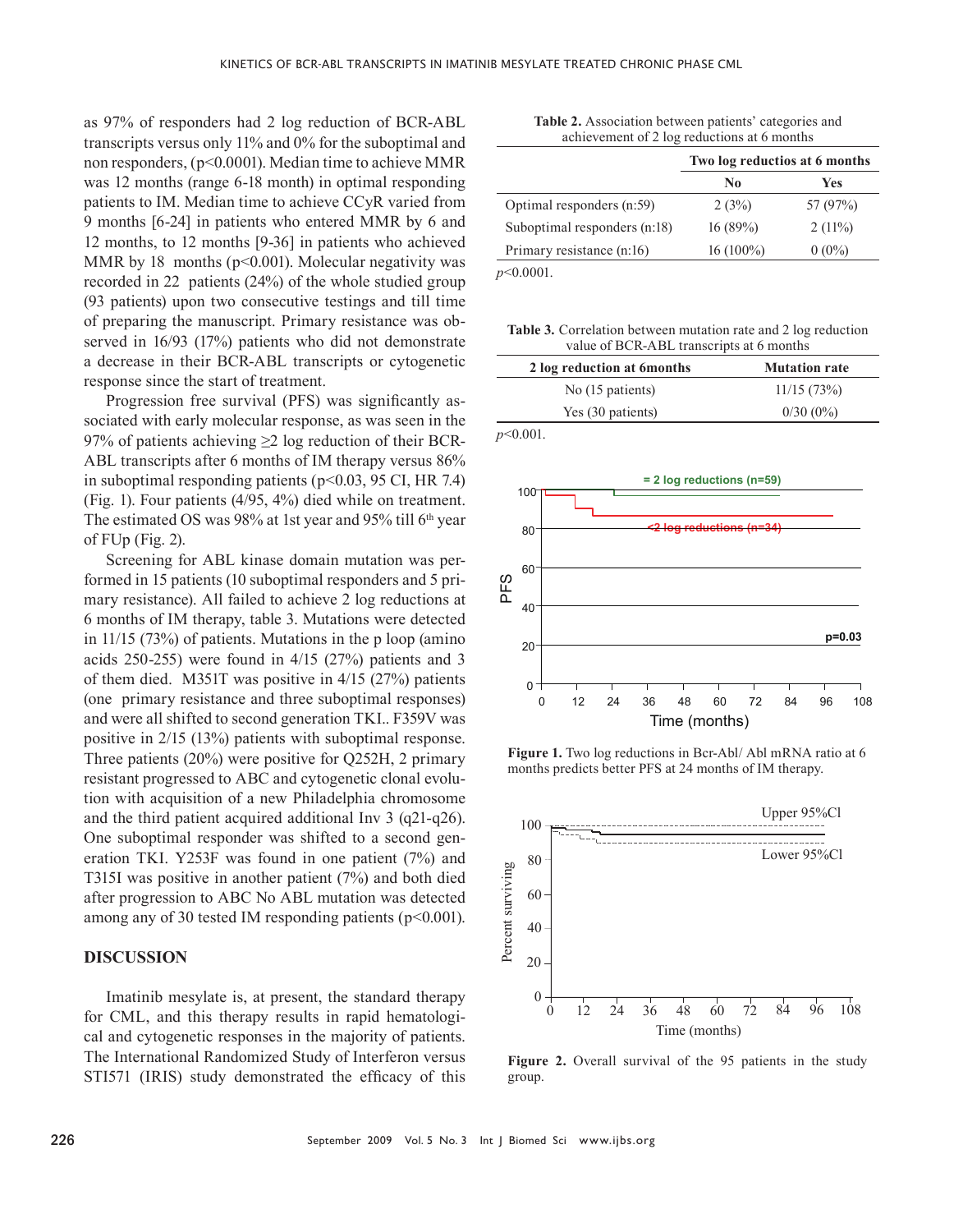drug in conferring hematologic, cytogenetic and molecular responses in CPCML patients as well as favorably impacting on survival (7). In the present study we focused on the value of early molecular response as a predictor of longer PFS and of sustained hematological and cytogenetic response. Patients who achieved  $\geq 2$  log reduction of BCR-ABL transcripts at 6 months after initiation of IM 400 mg daily showed a signifcantly higher rate of CCyR at 12 month, MMR at 18 months, as well as longer PFS. Patients who attained this log reduction level had a signifcantly shorter median time to attain CCyR. Molecular response as early as after 6 months of 400 mg IM daily could be thus considered a signifcant prognostic cut off value. This fnding was consistent with a previous study where the dynamics of BCR-ABL transcripts - earlier at 2 months of IM therapy - were used to predict cytogenetic response at 6 months (17). However, we observed that only 26% of patients achieving >2 log reduction after 6 months of treatment did not show CCyR. Some studies related this phenomenon to a faster down regulation of the BCR-ABL fusion gene by IM (17) while other studies explained it by the higher mitotic activity of residual CML cells detected by cytogenetic analysis (18). We consider the delay in the initiation of IM therapy after diagnosis, and the likely prior exposure to other therapies, as potential additional factors behind this heterogeneity in responses in our patients. In this study we used the standard dose of 400 mg IM daily monotherapy, and 45% of the entire research cohort group attained MMR at 12 months, reaching 64% at 18 months, which was in close conformity with the IRIS study, and with other studies (5-7). We also found a strong association between cytogenetic and molecular responses. The achievement of a  $\geq 2$  log reduction value after 6 months of treatment had also a signifcant association with the type of response, and could discriminate between optimal, and suboptimal responders from resistant cases. Depending on this cut off value, the screening for mutations in the ABL domain could be implemented earlier in the course of treatment, permitting either IM dose escalation or treatment modifcation. All patients showing primary resistance, and 89% of suboptimal responders, failed to achieve 2 log reductions by 6 months versus only  $3\%$  of the optimal responder group ( $p<0.0001$ ), indicating that this cut off molecular value carries a prognostic implication for selecting patients for mutations testing. The ABL kinase domain mutation rate among this group was signifcantly higher than among optimal responding patients. Point mutation within ABL kinase domain has been reported as a common mechanism of resistance (19). Pro-

gression to ABC was also regarded as a predictive fnding for mutation as the 3 out of 5 tested resistant patients who died were found to harbor a mutation in the p- loop (2 patients with Q252H and one patient with Y253F). This fnding agrees with the possibility that some p loop mutations increase the oncogenicity of BCR-ABL (19). Of the 10 mutations tested, M351T was the more commonly detected (27%) followed by Q252H (20%) which is in accordance with previous study (19). Progression free survival (PFS) at 18 months was 95%. The median survival after 6 years was 95%. Whether these results will be maintained will be known only with longer follow up. It has been recently demonstrated that the achievement of MMR at any time during therapy was a signifcant and independent predictor of PFS (6). The present study demonstrated a signifcant association between the molecular response after 6 months of IM monotherapy with longer PFS, which consolidates previous reports that molecular responses are predictors of prolonged PFS or predictors of acquisition of resistance (9). We also suggest that  $\geq 2$  log reduction in BCR-ABL transcripts at 6 months is an earlier prognostic marker for stratifying patients for their risk of progression, as well as for stratifying patients for consideration of IM dose escalation or other alteration in therapy such as switching to second generation TKI drugs. Additional evidence for this comes from the observation that all patients who progressed to ABC failed to achieve two log reductions at 6 months.

In conclusion, for IM–treated patients with CPCML, the routine clinical use of sequential molecular monitoring may allow prediction of the disease course and helps risk stratifcation. Failure to achieve the response level of 2 log reduction at 6 months could be added to the criteria of defnitions of late, suboptimal response, or resistance and may point in due time to the need for ABL domain kinase mutation testing in view of therapy modifcation.

# **CONFLICT OF INTEREST**

The authors declare that they have no fnancial interests, arrangements, or affliations with the manufacturer of any of the mentioned drugs or devices discussed in the present study or who may fnancially support the present work.

# **REFERENCES**

- 1. Melo JV. The diversity of BCR-ABL fusion proteins and their relationship to leukemia phenotype. Blood. 1996; 319: 990.
- 2. Sawyers CL. Chronic Myeloid Leukemia. N Engl J Med. 1999; 340: 1330..